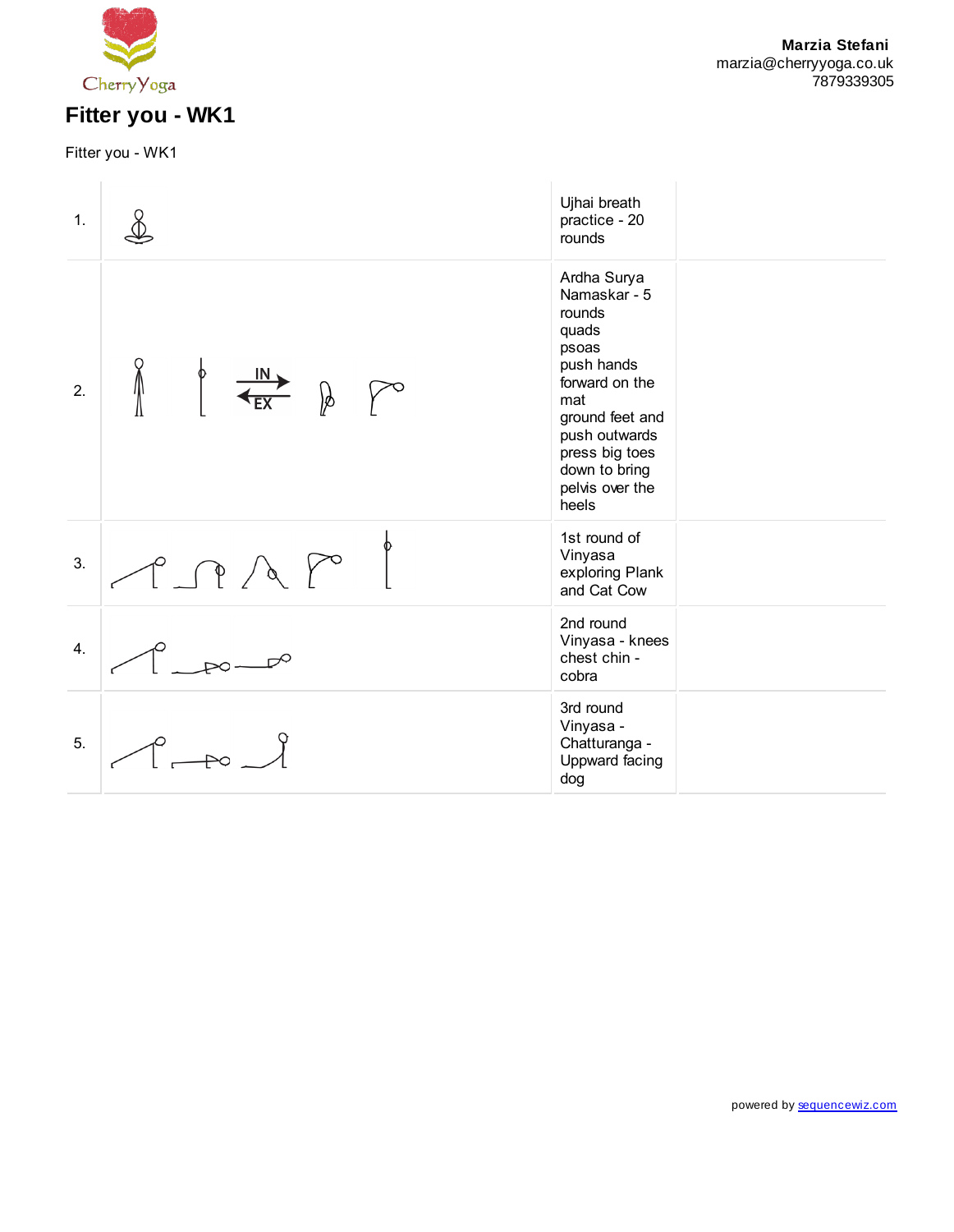

## **Fitter you - WK1**

| 6.  |                                              | Chair pose to<br>warm the legs<br>and the core.<br>Weight towards<br>the heels at first<br>, Bend knees,<br>hands on hips.<br>Engage front of<br>the thighs.<br>Press knees<br>together<br>engaging the<br>deeper thigh<br>muscles.<br>Bring bottom<br>ribs towards top<br>of hips Stay for<br>5 Breaths |                                                                                                                                                               |
|-----|----------------------------------------------|----------------------------------------------------------------------------------------------------------------------------------------------------------------------------------------------------------------------------------------------------------------------------------------------------------|---------------------------------------------------------------------------------------------------------------------------------------------------------------|
| 7.  | 2nd<br>Side<br>Vinyasa<br>Vinyasa<br>Vinyasa | Hold triangle 5<br>breaths<br><b>REPEAT</b><br><b>VINYASA</b><br><b>SEQUENCES</b><br><b>CHANGING</b><br><b>STANDING</b><br>POSTURE IN<br>THE MIDDLE -<br>hold standing<br>posture for 5<br>breaths each                                                                                                  | prep bend front knee arm up<br>- heel to arch - press leg on<br>forearm and arm of leg-<br>BLOCK use the arms to help<br>with the twist                       |
| 8.  | As<br>above<br>and add                       | Hold WII 5<br>breaths                                                                                                                                                                                                                                                                                    | prep like triangle                                                                                                                                            |
| 9.  | As<br>above<br>and add                       | Hold Ext Side A<br>5 breaths                                                                                                                                                                                                                                                                             | prep: block outside of the<br>front foot                                                                                                                      |
| 10. | As<br>above<br>and add                       | Hold Warrior I 5<br>breaths                                                                                                                                                                                                                                                                              | prep: turn hips to the front,<br>back buttocks and thigh<br>muscles activated, raise<br>arms lift chest then bend<br>front knee.                              |
| 11. | As<br>above<br>and add                       | Hold extreme<br>side stretch 5<br>breaths                                                                                                                                                                                                                                                                | Prep: high lunge hands on<br>the floor, up and hands<br>behind back, bend front leg,<br>bow forward then straighten<br>the front leg<br>nowared by coquangowi |

powered by [sequencewiz.com](http://www.sequencewiz.com/)